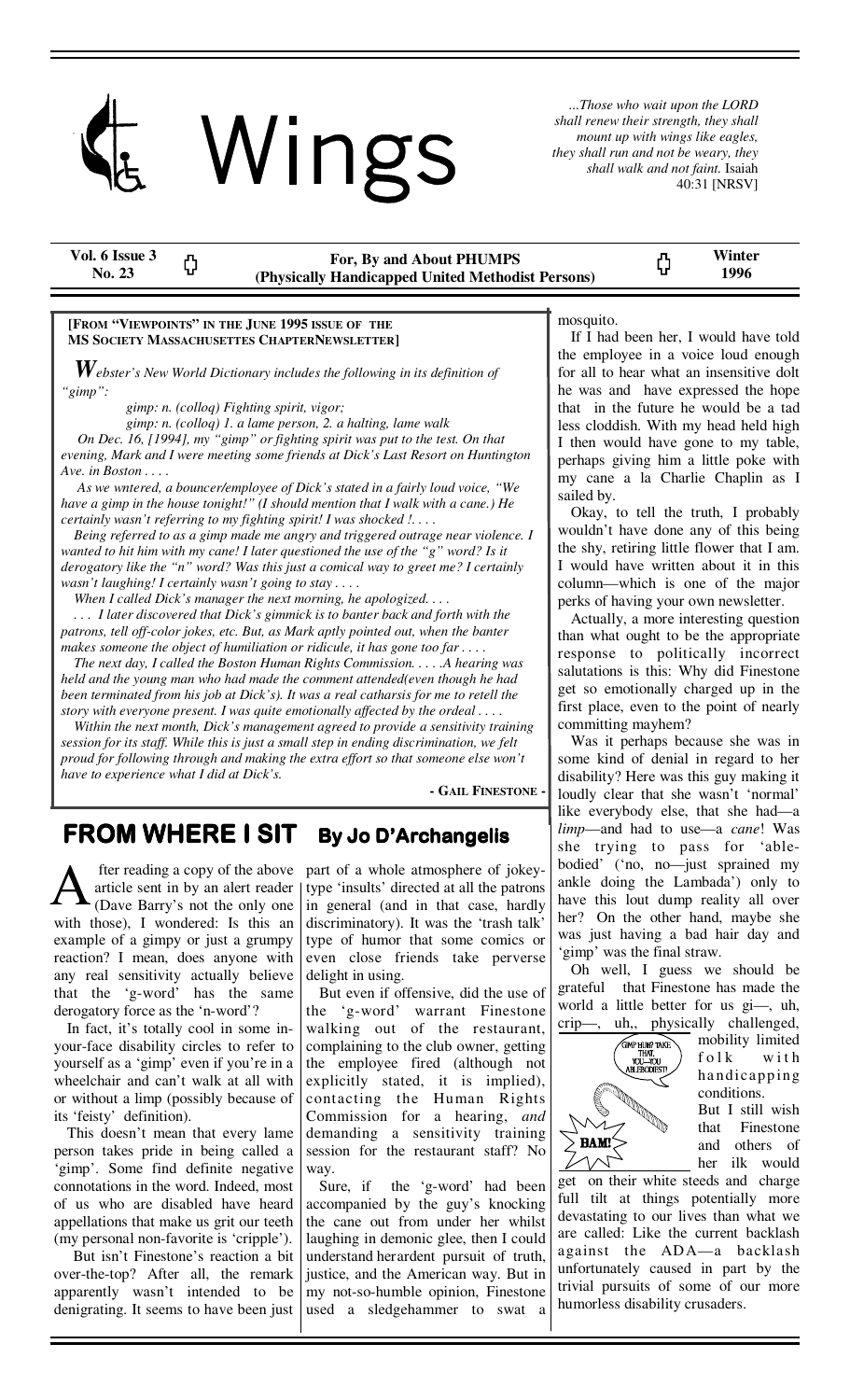

# **LISTEN UP! DEAF MINISTRIES NEWS**

#### **I. Resolutions On Deaf Ministry Proposed For General Conference**

he United Methodist Congress of the Deaf and the National Committee on Developing Deaf Ministries Within the United Methodist Church are preparing resolutions to be presented at the 1996 General Conference. Proposed resolutions in summary form are:

- United Methodist Seminaries: Course work in ministry to persons with special needs shall be provided for UM clergy and diaconal ministers; deaf, deafened, and hard-of-hearing persons shall be recruited for training as clergy and diaconal ministers.
- Annual Conferences: Requirements for ordination (clergy) and consecration (diaconal) shall include course work and/or equivalent experience in ministry to persons with special needs; all clergy and diaconal ministers shall take continuing education courses in ministry to persons with special needs; workshops or other educational opportunities shall be provided to help equip laity who are interested in working with persons with special needs; real time captioning or computer assisted notetaking shall be used at all annual conference sessions.
- United Methodist Boards and Agencies: All UM resources shall be made accessible to persons with special needs by the year 2005; information about ADA (Americans with Disabilities Act) shall be included in all publicity concerning

UM communications; information from UM catalogs and resource lists pertaining to persons with special needs shall be combined into a single listing and format and distributed annually to the pastors of all local churches, to annual conference staffs, and to national agency personnel.

From the United Methodist Congress of the Deaf Report to General Council on Ministries, April 22-26, 1995, Houston, Texas.

### **II. Cal-Pac Deaf Ministry Sets Goals**

eeting at Hope United Methodist Church in San Diego this past fall, the California-Pacific Conference Task Force on Ministry with the Deaf and Hard of Hearing set several goals for the new year. Among them:

1. To make United Methodist services available to the deaf and hard of hearing in the Los Angeles area, where currently no such church programs exist.

 2. To continue scholarship funding for Deaf Ministry at Claremont School of Theology and to make students aware of it.

 3. To publish a list of speakers to visit local churches and explain the necessity of providing services and programs for the deaf and hard of hearing.

 4. To establish a lending library of books and videos pertaining to Deaf Ministry for all churches.

 5. To provide sign language interpreters for youth camps when the need is known.

6. To set up beginning sign

## **GOVERNOR'S AWARD PRESENTED TO ACCESSIBILITY ADVOCATE HAROLD WILKE**

lmost two hundred Californians from across the state, active in disability, rehabilitation, and employment concerns, applauded 1995 Governor Award winners at a reception at the Sheraton Long Beach Hotel on October 26.

 The "Professional of the Year" Award went to the Rev. Harold Wilke of Claremont, President of the Healing Community, an organization dedicated to promoting disability accessibility in churches, synagogues, and temples.

 In his acceptance speech Dr. Wilke stated, "In this Year Five of the ADA [American With Disabilities Act] it is time for churches and synagogues to act on their founders' statements of God calling all people into the Divine Household, inviting everyone to ascend 'unto the hill of the Lord'.'

 "This should be 'Year One' for congregations in making themselves inclusive, open, affirming and accessible to all," Wilke, himself a person with a disability (double upper-arm disarticulation), stated to a cheering crowd.

Based on a press release of the California Employment Development Department.

language classes at the District level throughout the Conference.

 Seven members of the Task Force were reported to have attended a class on religious signing taught by Dr. Kathy Black at the Claremont School of Theology last summer.

 For further information about the Deaf Ministry Task Force and its goals, contact Dixie Zimmer at (805) 648-7642 or Nancy Burns (619) 765- 1027.

Based on an article, "Ministry with the Deaf Sets Goals for Upcoming Year", in *Circuit West* [Oct. 20, 1995].

**FOR SALE 3-wheeled cart, Lark model 4351 RWD, 2 batteries, charger, excellent condition. Marian Grubbs 619-755-6268** 



 **Wings** is a quarterly newsletter published by and for United Methodist adults with physically disabling conditions and is available free of charge.

<u>alarahasin dan sebagai dan sebagai dan sebagai dan sebagai dan sebagai dan sebagai dan sebagai dan sebagai dan</u>

**Founder/Editor Computer Layout/GraphicDesign**  Jo D'Archangelis

**Wings Needs the Following From You**  Ideas and suggestions for articles Original stories, poetry, cartoons Personal essays and anecdotes Appropriate items from another source The name and address of someone who is dying to be on our mailing list A change-of-address notice if you are moving and want to continue receiving Wings

a de de la concele de la concele de la concele de la concele de la concele de la concele de la concele de la concele de la concele de la concele

**Send All Correspondence To**  Jo D'Archangelis, Editor, Wings

#### **Church Address**

Fallbrook United Methodist Church 1844 Winterhaven Road Fallbrook, CA 92028 Telephone [619] 728-1472

#### **Home Address**

592 West Ammunition Road, Apt. 1 Fallbrook, CA 92028-3102 Telephone/Fax: [619] 723-2668 [Fax Mon.-Fri. 1-4 p.m. Pacific Time]

**E-Mail Address**  DARLIS@aol.com

#### **Mailing Fund**

If you're inspired to send something tax-deductible for the mailing fund, please make it out to "Fallbrook UMC" and mark it "Wings Newsletter".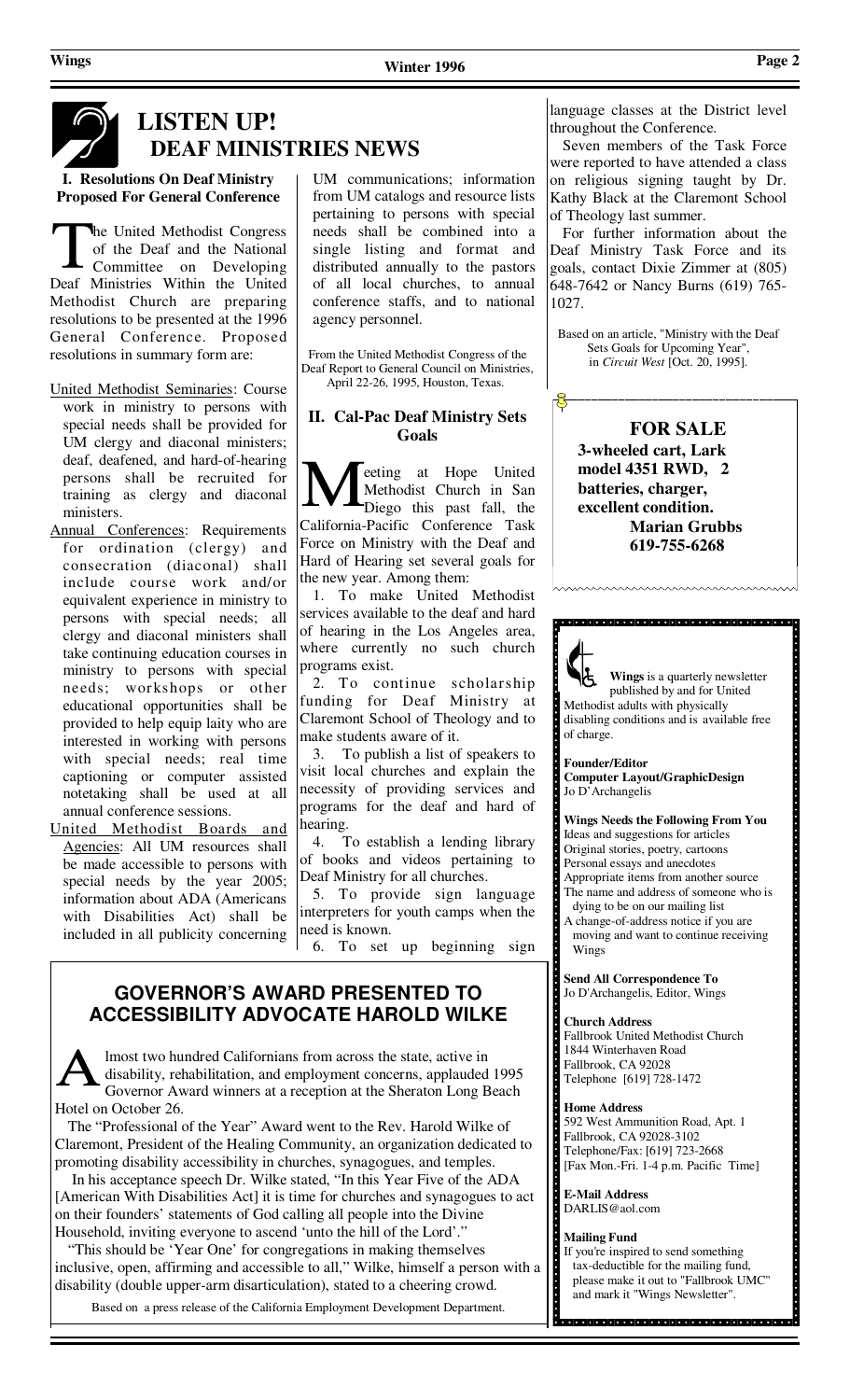# **RAMPING THE CHURCH IS NOT ENOUGH By Marilyn Phemister**

## **PART II: OF LABELS AND RAMPS**

disability label is a double deception. First, it tends to cover the entire package, leaving no room for additional information. This at least implies that there is nothing else in the box. Yes, you will find a disability there. You may also find an artist, a singer, and a writer who has inspired many throughout the world. Or you may find an astrophysicist who is himself a

star in the world o f science. T h e disability label will not tell you this. It just s a y s "Quad". T h e



disability label also lies, or tells halftruths at best. Take the word "invalid", which literally means "not valid". Is an individual "not valid" as a person if some disability is lacking? Then there is the word "disabled", meaning "not able". Anyone with brain waves is *able* to think and pray and care and love. The label "disabled" does not fit. Most people wearing this label have many abilities.

 Some find ways to excel, often in fields they might never have explored without their disabilities. It is not unusual to find the path of greatest potential among the thorny branches of greatest difficulty.

 A disability label does not recognize this potential. It carries a stigma with it that robs a person of feelings of selfworth and forms a barrier against close relationships with other people. The person under the label has the same needs everyone has to belong, to feel loved, to be needed, and to enjoy the kinds of relationships that give life its meaning and purpose. As long as this individual is considered "different", fears will keep the label in place and most of his or her needs will remain hidden, along with many assets.

 Everyone belonging to Christ has assets and gifts, both natural and spiritual. As Paul wrote to the Ephesians, "To each one of us grace has been given as Christ apportioned it" (Ephesians 4:7, 8, *New International Version*). The phrase "each one of us" leaves no one out.

And God's gifts are given for the benefit of the entire church [or body of Christ]. It is our connection to one another as well as to Christ himself that brings about growth.

 To ignore or pass over a person's gifts because of a disability label or some other perceived difference is to remove a part of the body or to deaden a nerve. The result will be disability for the church.

 Ramping a church will not remove the disability of prejudice, or of prejudging someone as "different"

> because of one or two characteristics. function as a vital part of the church, God's people must also ramp their hearts. They must dismantle their labeling machines and discard the labels along with

the prejudices that go with them. They must look past the disability to see the person's spiritual and emotional needs as well as the physical ones, and to discover the gifts he or she has for the rest of the body.

 Next time you see someone in a wheelchair rolling in your direction, remember that we are *all* "different" in some way. But in our shared humanity, we are more alike than we

are different. Put out a ramp to your heart and open the door to a new relationship. Smile and say, "Good morning", or whatever you would say to anyone else. If you are on a firstname basis with this person, hazard a hug--but do so gently. If you are standing, find a place to sit or kneel to eye level and visit for a while.

 A wheelchair is not a chrome-plated tank armed for battle. A walker is not a Gatling gun. A disability is not a high stone wall or a barbed-wire fence. It is only a shadow. If you step across, you may be surprised to find an individual with a gift of creativity, a person with an active mind who can minister to you. And you may find just the friend you've been looking for.

Reprinted from "Ramping the Church is Not Enough", *CHRISTIAN STANDARD* [Nov. 7, 1993].

Marilyn Phemister is a free-lance writer living in Larned, Kansas.

# *We are more alike, my friends, than we are unalike. — Maya Angelou —*

From 'Human Family', *I Shall Not Be Moved*. Copyright (c) 1990 by Maya Angelou. Random House, Inc.

*Editor's Note:* Lindsey was born with Spinal Muscular Atrophy and died of pneumonia at the age of eight months. According to her grandmother, Lindsey "had beautiful eyes—which she used very much—because she could not hold her head up or turn her head...She touched more lives in that [eight months] than some of us do in a lifetime." The following was written by a family friend.

<u> दक्षित्र दक्षित्र दक्षित्र दक्षित्र दक्षित्र दक्षित्र दक्षित्र दक्षित्र दक्षित्र दक्षित्र दक्षित्र</u>

#### **LINDSEY'S EYES By Myra McGinnis**

**When you looked into** those eyes, you could see him. **When you saw that smile, you felt him. him. God dwelt in Lindsey Lindsey as a gift to her parents as to and a smile to all others. and a smile others.** 

 $\textcircled{1}$ 

**She made us all** pray more, have more faith, **all because of the gift all because God gave her through those eyes. those eyes.** 

**Her eyes spoke many things to us: many to us: beauty— beauty**  for they were beautiful; **joy**  for they sparkled **and danced; mystery— mystery**  for they looked at times **like she knew things**  we could not know.  **.** 

 $\mathcal{L}(\mathcal{G}) > \mathcal{L}(\mathcal{G}) > \mathcal{L}(\mathcal{G}) > \mathcal{L}(\mathcal{G}) > \mathcal{L}(\mathcal{G}) > \mathcal{L}(\mathcal{G}) > \mathcal{L}(\mathcal{G}) > \mathcal{L}(\mathcal{G}) > \mathcal{L}(\mathcal{G}) > \mathcal{L}(\mathcal{G}) > \mathcal{L}(\mathcal{G}) > \mathcal{L}(\mathcal{G}) > \mathcal{L}(\mathcal{G}) > \mathcal{L}(\mathcal{G}) > \mathcal{L}(\mathcal{G}) > \mathcal{L}(\mathcal{G}) > \mathcal{L}(\mathcal{G})$ 

**Yes, those eyes spoke many things to us, many to us, for God dwelt there.**